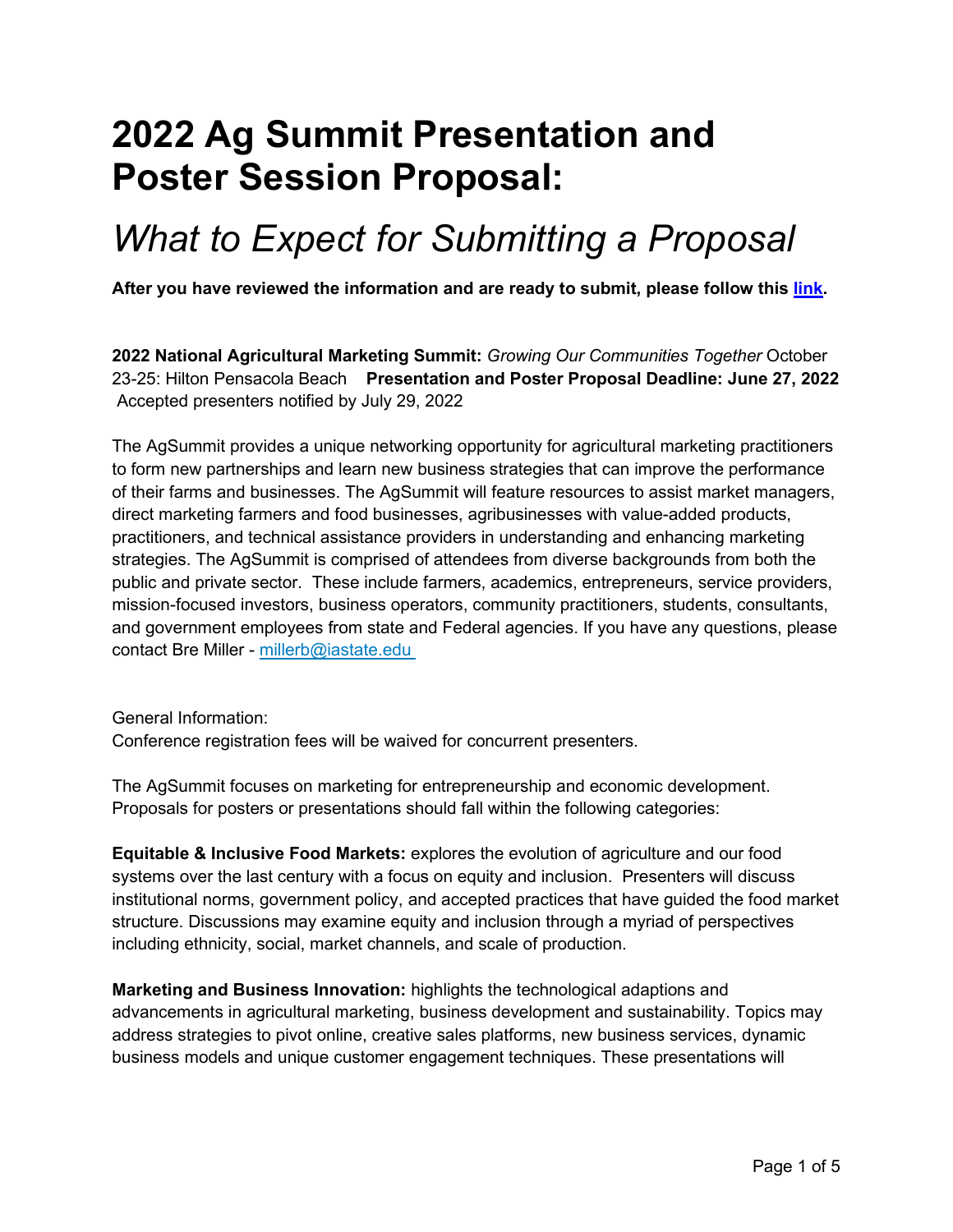explore alternate and successful strategies across the dynamic food marketing and business sector.

**Building Partnerships & Community Collaboration:** features high impact efforts related to agriculture entrepreneurship or food systems development that were successful, in part, to partnerships and collaborations. Sessions will share efforts to promote and involve public/ private partnerships and non-traditional collaborations.

**Market Research, Trends and Impact:** explores emerging trends and data analytics across agriculture and food markets which detail new resources and advancements across the industry. Discussions will include applicability of market data whether through visualization, feasibility, and research, and/or stakeholder empowerment with data collection methodologies

**Successful approaches to managing marketing risk (ERME sponsored):** highlights successful approaches to managing value added marketing issues around third-party risk or supply chain shocks. Success stories include use of contracts, insurance, and/or product/market channel diversification strategies.

We will consider presentation proposals from both individuals and panel sessions. Because our attendees represent diverse backgrounds, we seek to share a variety of perspectives and experiences. A collection of perspectives may happen in panel session, discussion, or other presentation formats. Moreover, we value creative opportunities and ideas. We encourage innovative ideas detailing the resiliency of our food systems.

Presentations will be accepted by relevance and diversity of need. Preference will be given to proposals that address track topic area and offer value to multiple perspectives.

Corresponding authors will be notified of accepted presentations and posters by July 29, 2022. **Posters:** Posters offer the opportunity to showcase a project, program, or service during the AgSummit. Each poster will have sections for an abstract, current projects or programming, partners, goals and a highlight or impact. Posters will be displayed in common grand hall throughout the conference. Poster authors will be expected to stand with their posters during one networking break over the course of the AgSummit, providing the opportunity for participants to connect directly with Poster authors.

**Presentations:** The breakout sessions will be 1 hour in length. These sessions may be for a collection of individual presentations, panels, or updates. Please plan to allow time for questions. Sessions should as be interactive as possible. Slide presentations may be used but are not required.

**You will be asked to provide the following information for your poster or presentation proposal:**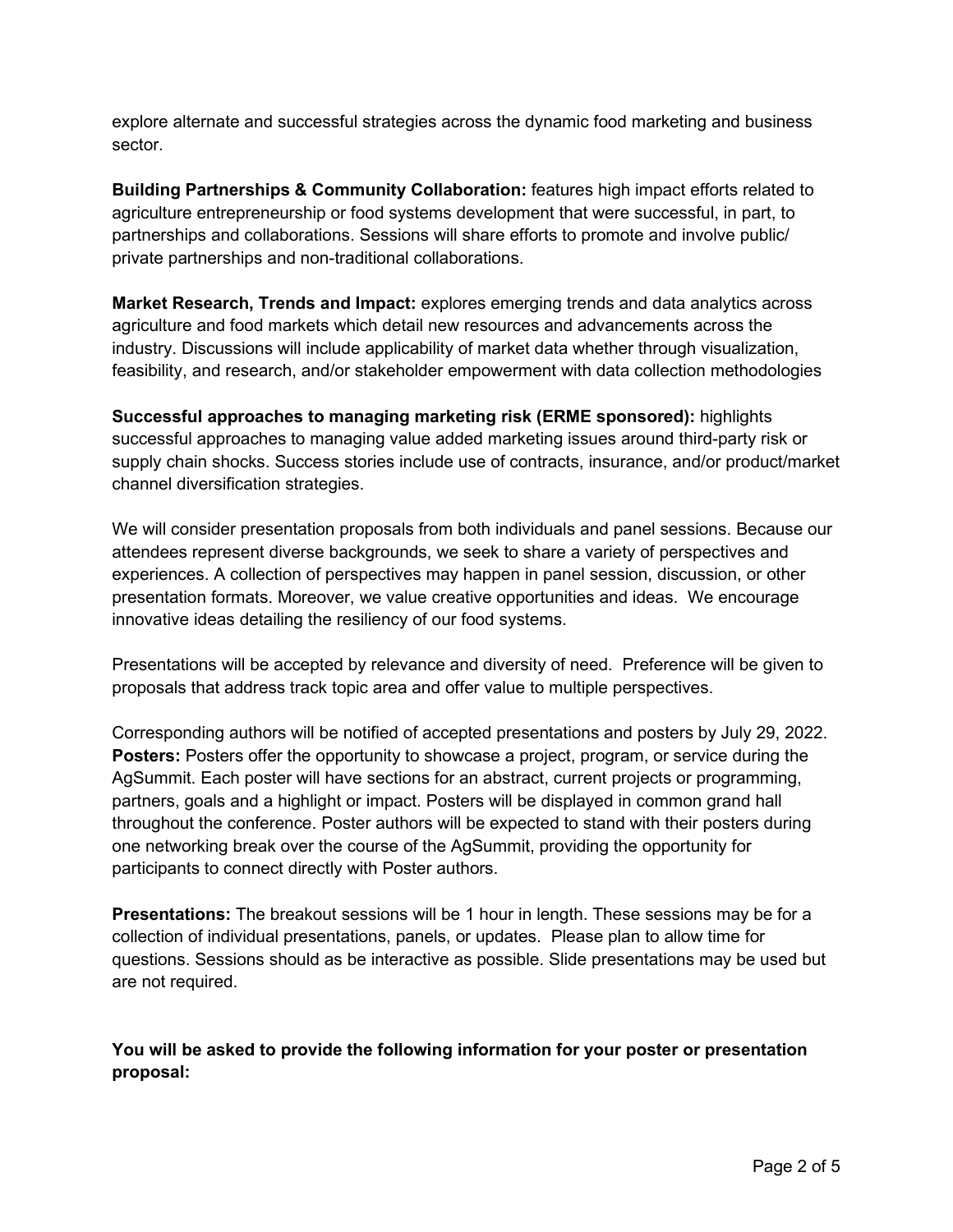Please select your preferred type of presentation: (select all that apply)

| Poster                                                                          |
|---------------------------------------------------------------------------------|
| 20 minute presentation (will be merged with other presentations in one session) |
| 1 hour presentation                                                             |
| Other                                                                           |
|                                                                                 |

Title of Presentation or Poster:

Which track best fits your proposal (select no more than two): *See page 2 for descriptions*

 $\_$  , and the set of the set of the set of the set of the set of the set of the set of the set of the set of the set of the set of the set of the set of the set of the set of the set of the set of the set of the set of th

| Equitable and Inclusive Food Markets              |
|---------------------------------------------------|
| Marketing and Business Innovation                 |
| <b>Building Partnerships and Collaboration</b>    |
| Market Research, Trends and Impact                |
| Successful Approaches for Managing Marketing Risk |
|                                                   |

\_\_\_\_\_\_\_\_\_\_\_\_\_\_\_\_\_\_\_\_\_\_\_\_\_\_\_\_\_\_\_\_\_\_\_\_\_\_\_\_\_\_\_\_\_\_\_\_\_\_\_\_\_\_\_\_\_\_\_\_\_\_\_\_

 $\_$  , and the set of the set of the set of the set of the set of the set of the set of the set of the set of the set of the set of the set of the set of the set of the set of the set of the set of the set of the set of th

 $\_$  , and the set of the set of the set of the set of the set of the set of the set of the set of the set of the set of the set of the set of the set of the set of the set of the set of the set of the set of the set of th

\_\_\_\_\_\_\_\_\_\_\_\_\_\_\_\_\_\_\_\_\_\_\_\_\_\_\_\_\_\_\_\_\_\_\_\_\_\_\_\_\_\_\_\_\_\_\_\_\_\_\_\_\_\_\_\_\_\_\_\_\_\_\_\_

## Description of session (4-8 sentences)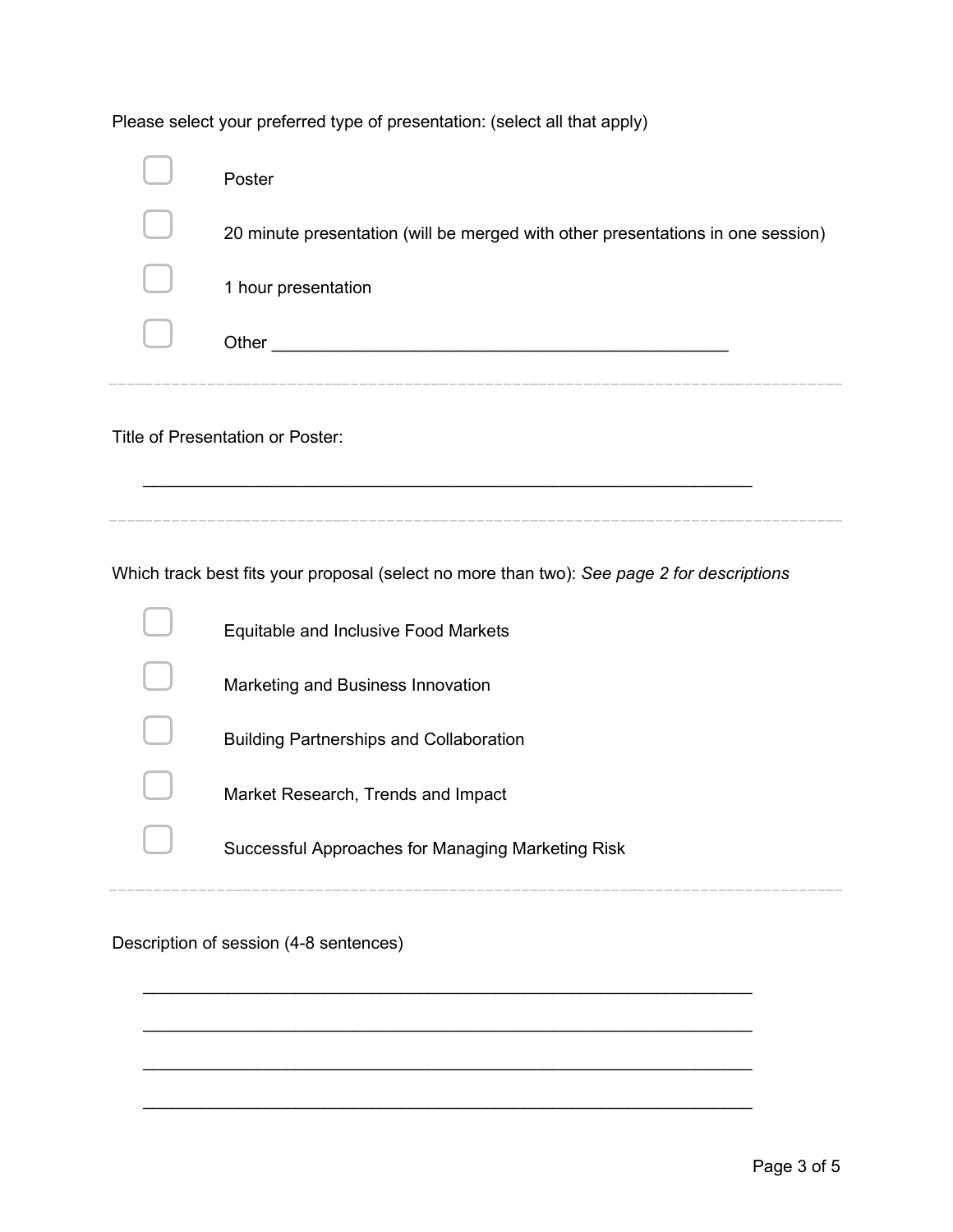Page 4 of 5